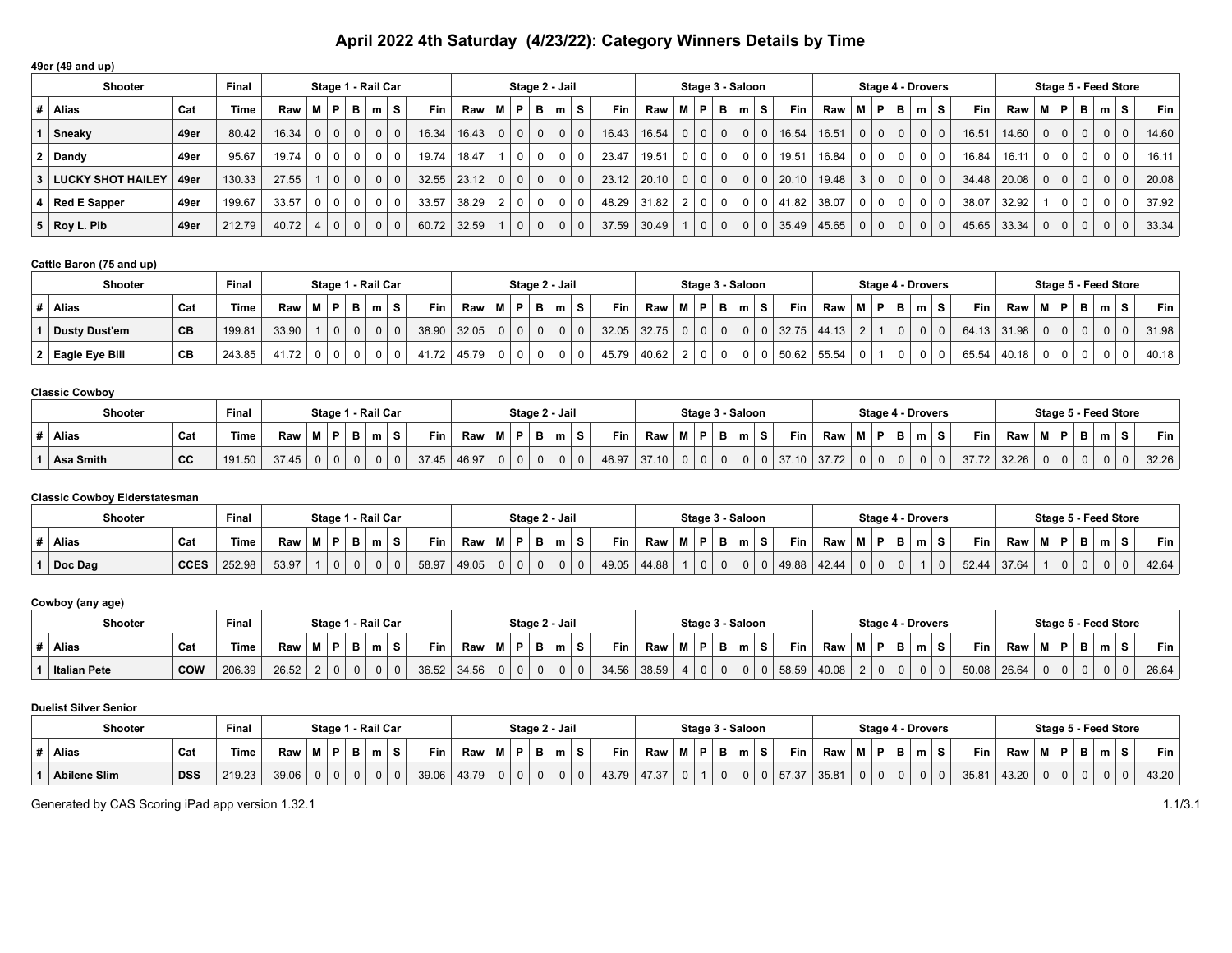# **April 2022 4th Saturday (4/23/22): Category Winners Details by Time**

#### **El Patron (80 and up)**

| <b>Shooter</b>   |           | Final  |                          |                |            | Stage 1 - Rail Car |            |            |       |  | Stage 2 - Jail |            |       |                | Stage 3 - Saloon |          |       |             |          |           | Stage 4 - Drovers |              |             |     |   | Stage 5 - Feed Store |       |   |       |
|------------------|-----------|--------|--------------------------|----------------|------------|--------------------|------------|------------|-------|--|----------------|------------|-------|----------------|------------------|----------|-------|-------------|----------|-----------|-------------------|--------------|-------------|-----|---|----------------------|-------|---|-------|
| Alias            | Cat       | Time   | $Raw \mid M \mid P \mid$ |                | <b>B</b> I | m∣S                | <b>Fin</b> | <b>Raw</b> | M   P |  | B I m I        | <b>Fin</b> | Raw   | <b>MP</b>      | B<br>. ma '      |          | Fin I | Raw         | M        |           | P B m             | <b>Fin</b>   | Raw         | RA. | D | в                    | $m$ . | s | Fin   |
| Jayhawk Jerry    | <b>GP</b> | 257.60 | 25.86                    | 0 <sup>1</sup> |            |                    | 30.86      | SDQ        |       |  |                | 150.00     | 24.35 | 0 <sup>1</sup> | $\Omega$         | $\Omega$ |       | 24.35 24.53 | $\Omega$ | $0$ $0$ , |                   |              | 24.53 22.86 |     |   |                      |       |   | 27.86 |
| 2   Ranger Westy | GP        | 450.63 | 89.26                    |                |            |                    | 109.26     | 75.00      |       |  |                | 75.00      | 71.78 |                |                  |          | 76.78 | 77.39       |          | $\Omega$  |                   | 102.39 82.20 |             |     |   |                      |       |   | 87.20 |

#### **Elder Statesman (70 and up)**

|   | <b>Shooter</b>      |     | Final       |             |      |                |                | Stage 1 - Rail Car |                         |               | Stage 2 - Jail  |                |                |            |             |                                               |                | Stage 3 - Saloon |     |        |               |           |                | Stage 4 - Drovers |            |          |               |                 |       |                | Stage 5 - Feed Store |                |                |       |
|---|---------------------|-----|-------------|-------------|------|----------------|----------------|--------------------|-------------------------|---------------|-----------------|----------------|----------------|------------|-------------|-----------------------------------------------|----------------|------------------|-----|--------|---------------|-----------|----------------|-------------------|------------|----------|---------------|-----------------|-------|----------------|----------------------|----------------|----------------|-------|
| # | Alias               | Cat | <b>Time</b> | Raw         | 'M ∖ | P              | - B I          | m                  | Fin<br>-S I             | Raw   M   P   |                 | <b>B</b>       | m ∣S∶          | <b>Fin</b> | Raw I       | M   P                                         | - B I          | m S              |     | Fin I  | Raw           | M   P   B |                |                   | $m \mid S$ |          | Fin L         | Raw             | M   P |                | в                    | m <sub>1</sub> | S.             | Fin I |
|   | <b>Vino Maker</b>   | ES  | 192.36      | $37.96$ 0 0 |      |                |                | $0$   $0$          | 37.96<br>0 <sup>1</sup> | 45.31         | $0$   $0$       |                | 0 <sup>0</sup> | 45.31      | 34.09       | $\begin{array}{c} \circ \\ \circ \end{array}$ | 0 <sup>1</sup> |                  | 0 0 |        | $39.09$ 35.82 |           | 0 <sup>1</sup> | $\Omega$          |            | $\Omega$ |               | $40.82$   29.18 |       | $\overline{0}$ | 0 <sup>1</sup>       | $\Omega$       | $\Omega$       | 29.18 |
|   | 2 Presque Isle Bill | ES  | 233.45      | 38.02       |      | 0 <sup>1</sup> | 0 <sup>1</sup> |                    | $\Omega$                | $53.02$ 36.56 | $0$ 0           |                |                |            | 46.56 31.75 |                                               |                | $\Omega$         |     | 151.75 | 31.86         |           |                |                   |            |          | 41.86         | 30.26           |       | !Ο.            |                      | $\Omega$       | 0              | 40.26 |
|   | OP GUS              | ES  | 242.32      | 52.65       |      | 0 <sup>1</sup> | $\Omega$       | $\Omega$           | $\Omega$                | $52.65$ 43.98 | $0 \mid 0 \mid$ |                | 0 <sup>0</sup> | 58.98      | 34.40       | $\begin{array}{c} \circ \\ \circ \end{array}$ | 0 <sup>1</sup> |                  | 0 0 |        | 34.40 54.65   | $\Omega$  |                | $0$   $0$         |            |          | $54.65$ 41.64 |                 |       | $\setminus 0$  |                      | $\Omega$       | 0 <sup>1</sup> | 41.64 |
|   | <b>AERIOPLANE</b>   | ES  | 257.70      | 47.93       |      | 0 <sup>1</sup> | 0 <sup>1</sup> |                    | 52.93<br>$\Omega$       | 57.04         |                 | $\overline{0}$ |                | 72.04      | 37.69       | $\Omega$                                      | 0 <sup>1</sup> | $\Omega$         |     | 42.69  | 48.09         |           | 0 <sup>1</sup> | - 0               |            |          | 48.09 36.95   |                 |       | 0 <sup>1</sup> | $\Omega$             | $\Omega$       |                | 41.95 |

### **Elder Statesman Duelist (70 and up)**

| Shooter      |            | Final       |       |   |   |     | Stage 1 - Rail Car |            |       |       | Stage 2 - Jail |   |       |       |           |     | Stage 3 - Saloon |         |       |   | Stage 4 - Drovers |   |       |       |       |     |                  |   | Stage 5 - Feed Store |       |
|--------------|------------|-------------|-------|---|---|-----|--------------------|------------|-------|-------|----------------|---|-------|-------|-----------|-----|------------------|---------|-------|---|-------------------|---|-------|-------|-------|-----|------------------|---|----------------------|-------|
| <b>Alias</b> | Cat        | <b>Time</b> | Raw   | м | D | . . | m                  | <b>Fin</b> | Raw   | M   D | в              | m | Fin   | Raw   | .<br>IVI. | : פ | m <sub>1</sub>   | $Fin +$ | Raw   | М | 1 D J<br>в        | m |       | Fin   | Raw   | M I | . <del>. .</del> | B | $\sim$               | Fin   |
| Popa Smoke   | <b>ESD</b> | 224.74      | 38.71 |   |   |     |                    | 43.71      | 36.44 |       | $\Omega$       |   | 36.44 | 38.61 |           |     |                  | 48.61   | 44.66 |   |                   | 0 | $0-1$ | 59.66 | 36.32 |     |                  |   |                      | 36.32 |

#### **Frontier Cartridge**

| <b>Shooter</b>  |     | Final  |                                                                                |  |           | Stage 1 - Rail Car |          |               |             |                |                | Stage 2 - Jail |            |             | Stage 3 - Saloon |          |   |                |             |               |                | <b>Stage 4 - Drovers</b> |                |               |       |                |               |          | Stage 5 - Feed Store |       |
|-----------------|-----|--------|--------------------------------------------------------------------------------|--|-----------|--------------------|----------|---------------|-------------|----------------|----------------|----------------|------------|-------------|------------------|----------|---|----------------|-------------|---------------|----------------|--------------------------|----------------|---------------|-------|----------------|---------------|----------|----------------------|-------|
| <b>Alias</b>    | Cat | Time . | $\mathsf{Raw} \mid \mathsf{M} \mid \mathsf{P} \mid \mathsf{B} \mid \mathsf{m}$ |  |           | ∣S.                |          | Fin           | Raw   M   P |                | <b>B</b> I     | m <sub>1</sub> | <b>Fin</b> | Raw   M   P |                  | - B +    | m |                | Fin $\vert$ | Raw           |                | $M$ $P$ $B$              | m S            | Fin L         | Raw i |                | M   P   B   m |          |                      | Fin   |
| <b>Red Slim</b> | FC  | 157.80 | 33.04                                                                          |  | $0$   $0$ |                    | $\Omega$ | $33.04$ 34.06 |             | $\overline{0}$ | 0 <sup>1</sup> |                | 34.06      | 30.10       | $0$   $0$        | $\Omega$ |   | $\overline{0}$ |             | $30.10$ 32.23 | 0 <sup>1</sup> |                          | $\overline{0}$ | $32.23$ 28.37 |       | 0 <sup>1</sup> |               | $\Omega$ | $\Omega$             | 28.37 |
| Lakota T        | FC  | 183.78 | 40.45                                                                          |  | $\Omega$  |                    |          | 40.45 33.73   |             | $\Omega$       |                |                | 33.73      | 30.12       |                  |          |   |                |             | $30.12$ 44.01 |                |                          |                | 44.01         | 35.47 |                |               | $\Omega$ | 0 <sup>1</sup>       | 35.47 |

## **Frontier Cartridge Gunfighter**

| <b>Shooter</b>        |            | Final  |       |     |    | Stage 1 - Rail Car |   |       |       |          |                | Stage 2 - Jail |                |            |       | Stage 3 - Saloon |   |   |    |            |       | Stage 4 - Drovers |   |   |       |       |                |   |   | Stage 5 - Feed Store |            |
|-----------------------|------------|--------|-------|-----|----|--------------------|---|-------|-------|----------|----------------|----------------|----------------|------------|-------|------------------|---|---|----|------------|-------|-------------------|---|---|-------|-------|----------------|---|---|----------------------|------------|
| <b>Alias</b>          | Cat        | Time   | Raw   | M I | D. |                    | s | Fin   | Raw   | в.       |                | m              |                | <b>Fin</b> | Raw   | D.               | в | m | -3 | <b>Fin</b> | Raw   | D.                | Ð | m | Fin   | Raw   | <b>D</b> I     | в | m | e                    | <b>Fin</b> |
| <b>Scotty Shawnee</b> | <b>FCG</b> | 235.86 | 44.86 |     |    |                    |   | 44.86 | 44.37 | $\Omega$ | 0 <sup>1</sup> |                | 0 <sup>1</sup> | 54.37      | 46.15 |                  |   |   |    | 46.15      | 45.66 |                   |   |   | 45.66 | 39.82 | 0 <sup>1</sup> |   |   |                      | 44.82      |

### **Gunfighter**

| Shooter                |     | Final  |                                                     |            | Stage 1 - Rail Car |              |       |   |                |                | Stage 2 - Jail |                |       |             |  | Stage 3 - Saloon |                |                |             |                                                                                     | <b>Stage 4 - Drovers</b> |          |          |       |            |       |              |                | Stage 5 - Feed Store |        |
|------------------------|-----|--------|-----------------------------------------------------|------------|--------------------|--------------|-------|---|----------------|----------------|----------------|----------------|-------|-------------|--|------------------|----------------|----------------|-------------|-------------------------------------------------------------------------------------|--------------------------|----------|----------|-------|------------|-------|--------------|----------------|----------------------|--------|
| Alias                  | Cat | Time   | $\mathsf{Raw} \mid \mathsf{M} \mid \mathsf{P} \mid$ |            | ∣B I m I S         | Fin          | Raw   | м | P.             |                | B   m          |                | Fin   | Raw   M   P |  | . B I            | m <sub>1</sub> |                | Fin $\vert$ | $\mathsf{Raw} \mid \mathsf{M} \mid \mathsf{P} \mid \mathsf{B} \mid \mathsf{m} \mid$ |                          |          |          | Fin   | Raw        | M   P | $\mathbf{B}$ |                | m ∣S i               | Fin I  |
| <b>Skillet Johnson</b> | GF  | 215.26 | 29.59                                               | $3 \mid 0$ |                    | 44.59        | 35.97 |   | 0 <sup>1</sup> | $\Omega$       |                |                | 40.97 | 35.46       |  |                  |                | $0$   0        | 50.46       | 32.87                                                                               |                          | $\Omega$ | $\Omega$ | 42.87 | 31.37      |       |              | 0 <sup>1</sup> |                      | 36.37  |
| 2   Doc T Puller       | GF  | 457.18 | 103.12                                              | $2 + 0$    |                    | 113.12 60.21 |       |   |                | 0 <sup>1</sup> |                | 0 <sup>1</sup> | 75.21 | 56.06       |  |                  | $\mathbf 0$    | 0 <sup>1</sup> |             | $61.06$   47.79                                                                     |                          | $\Omega$ |          | 57.79 | <b>DNF</b> |       |              |                |                      | 150.00 |

Generated by CAS Scoring iPad app version 1.32.1 2.1/3.1